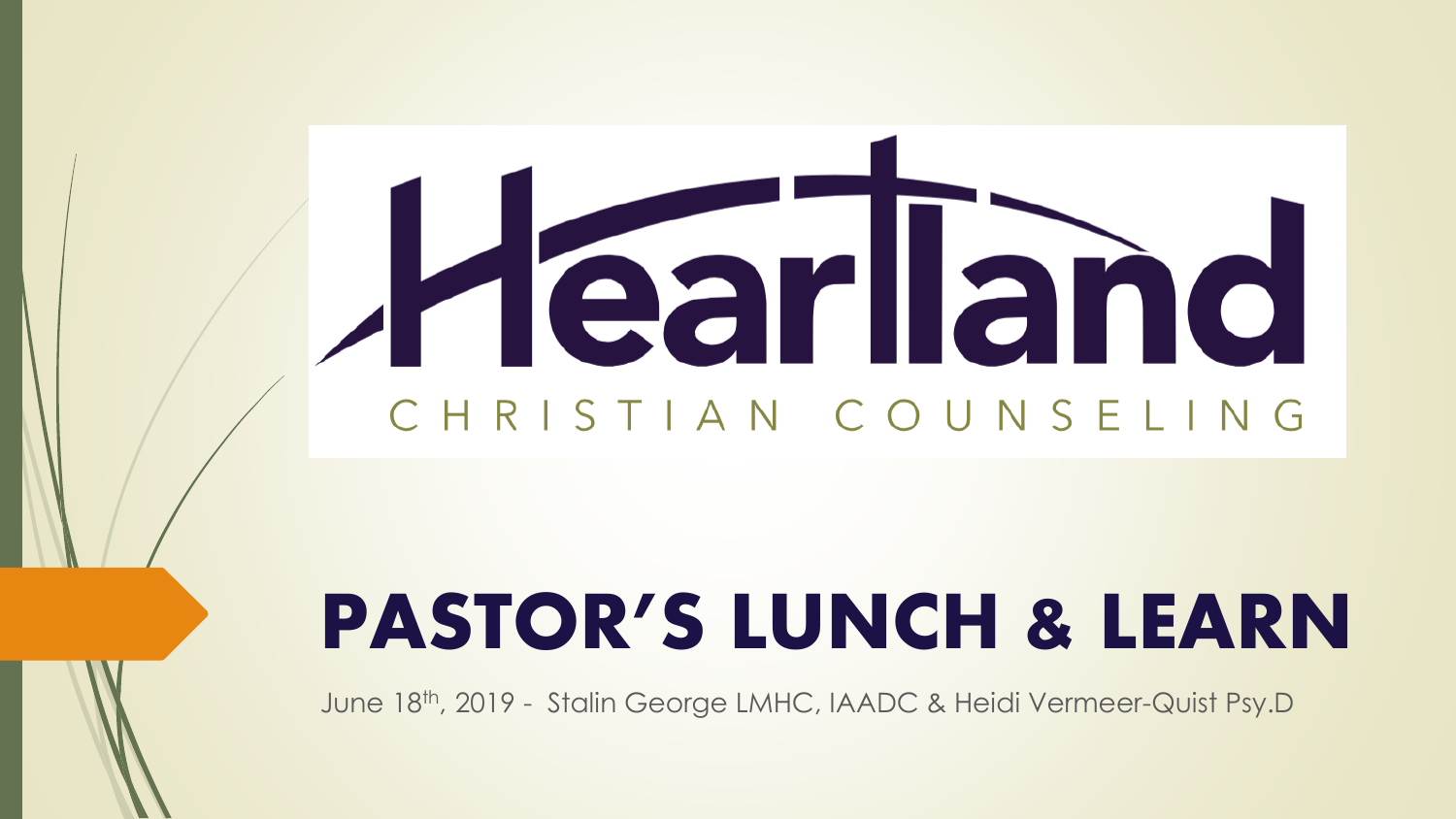#### **History, Mission, Values & Vision of Heartland Christian Counseling**

- **Our History:** Heartland Christian Counseling was started out of what used to be Pine Rest Christian Mental Health in May of 2018.
- **Our Mission:** To provide excellence in Christ-centered psychological services to our community loved by God.
- **Our Values:** Christian Integrity, Professional Excellence & Compassion
- **Our Vision:** 
	- $\blacksquare$  To strive for professional excellence and continuous improvement in all our services.
	- To continue to provide Christ-Centered psychological services to the persons we serve.
	- $\blacksquare$  To provide psychological resources to the communities we serve.
	- $\blacksquare$  To be distinctly Christian while humbly serving ALL who require assistance.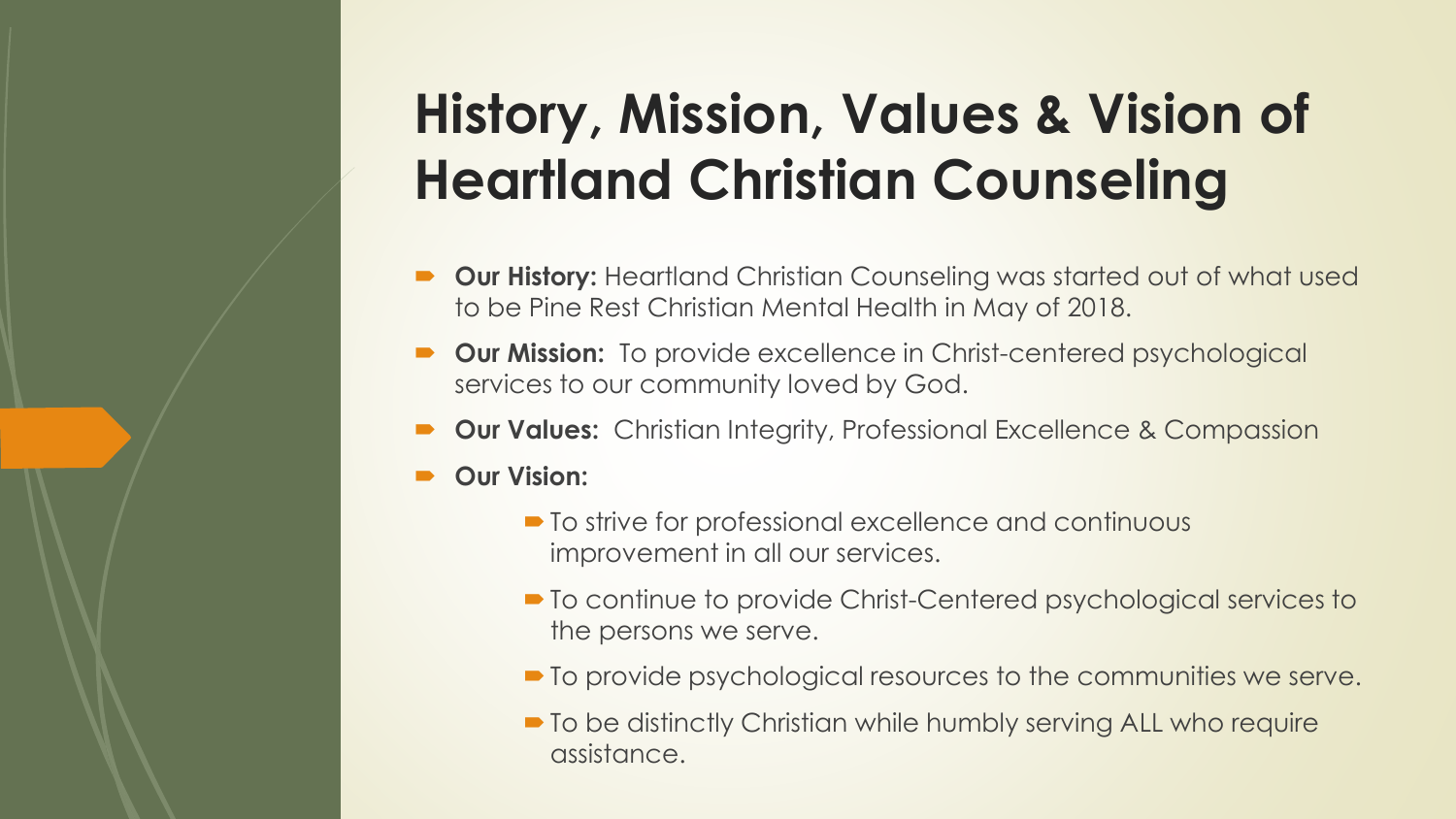### **Heartland Christian Counseling's Statement of Faith**

As a practice, we affirm all statements from the Apostle Paul contained 1st Corinthians.

 *" For I delivered to you as of first importance what I also received, that Christ died for our sins according to the Scriptures, and that He was buried, and that He was raised on the third day according to the Scriptures, and that He appeared to Cephas, then to the twelve." -***1 st Corinthians 15:3-5.**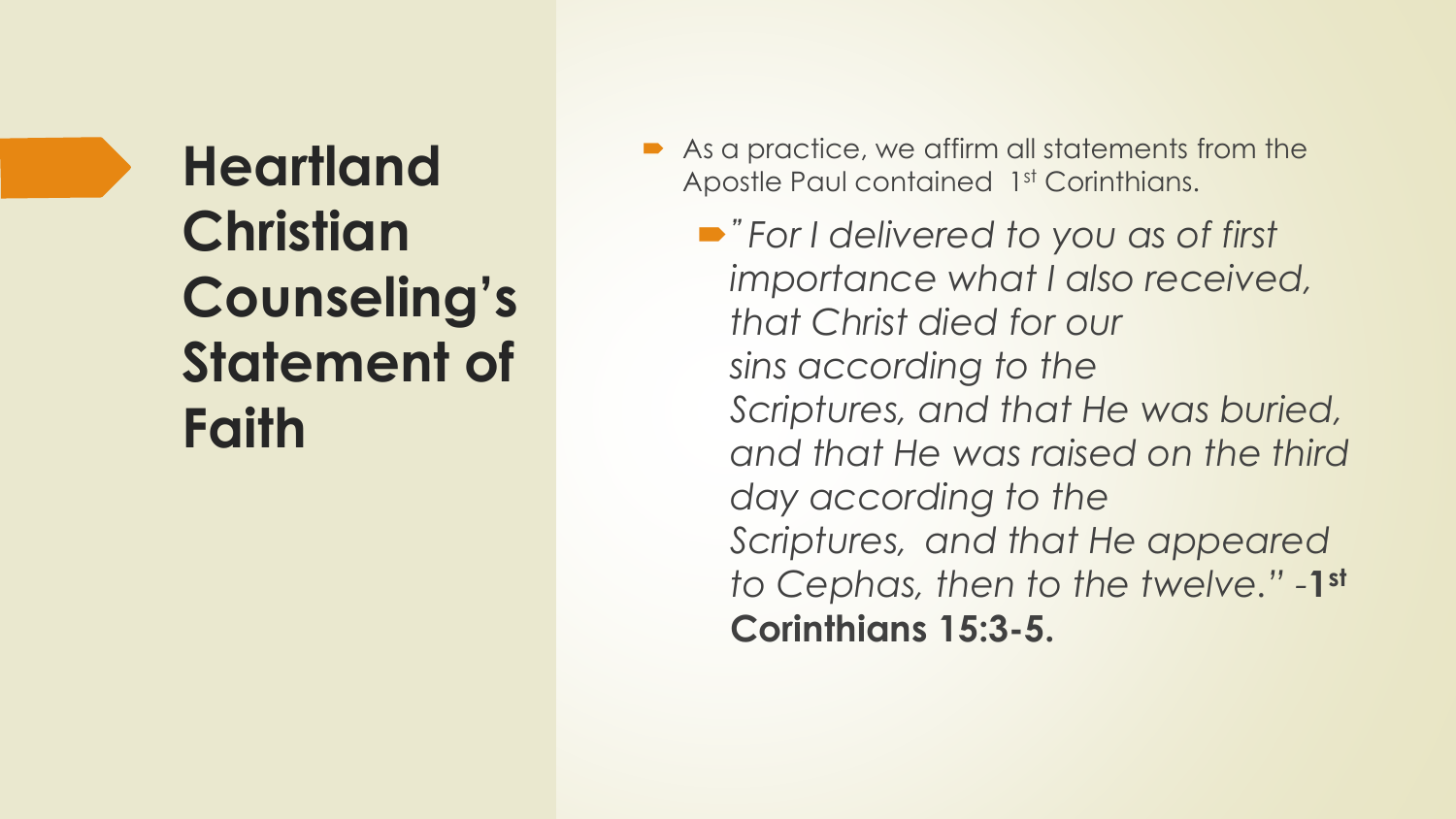### **Heartland Christian Counseling's Statement of Faith**

- As a practice, we believe that the Apostle's Creed best summarizes our beliefs as a practice.
- *"[We] believe in God, the Father almighty, Creator of heaven and*  earth, and in Jesus Christ, his only Son, our Lord, who was conceived *by the Holy Spirit, born of the Virgin Mary, suffered under Pontius Pilate, was crucified, died and was buried; he descended into hell; on the third day he rose again from the dead; He ascended into Heaven, and is seated at the right hand of God the Father almighty; from there he will come to judge the living and the dead.*
- *[We] believe in the Holy Spirit, the Holy Catholic Church, the communion of saints, the forgiveness of sins, the resurrection of the body, and life everlasting. Amen."*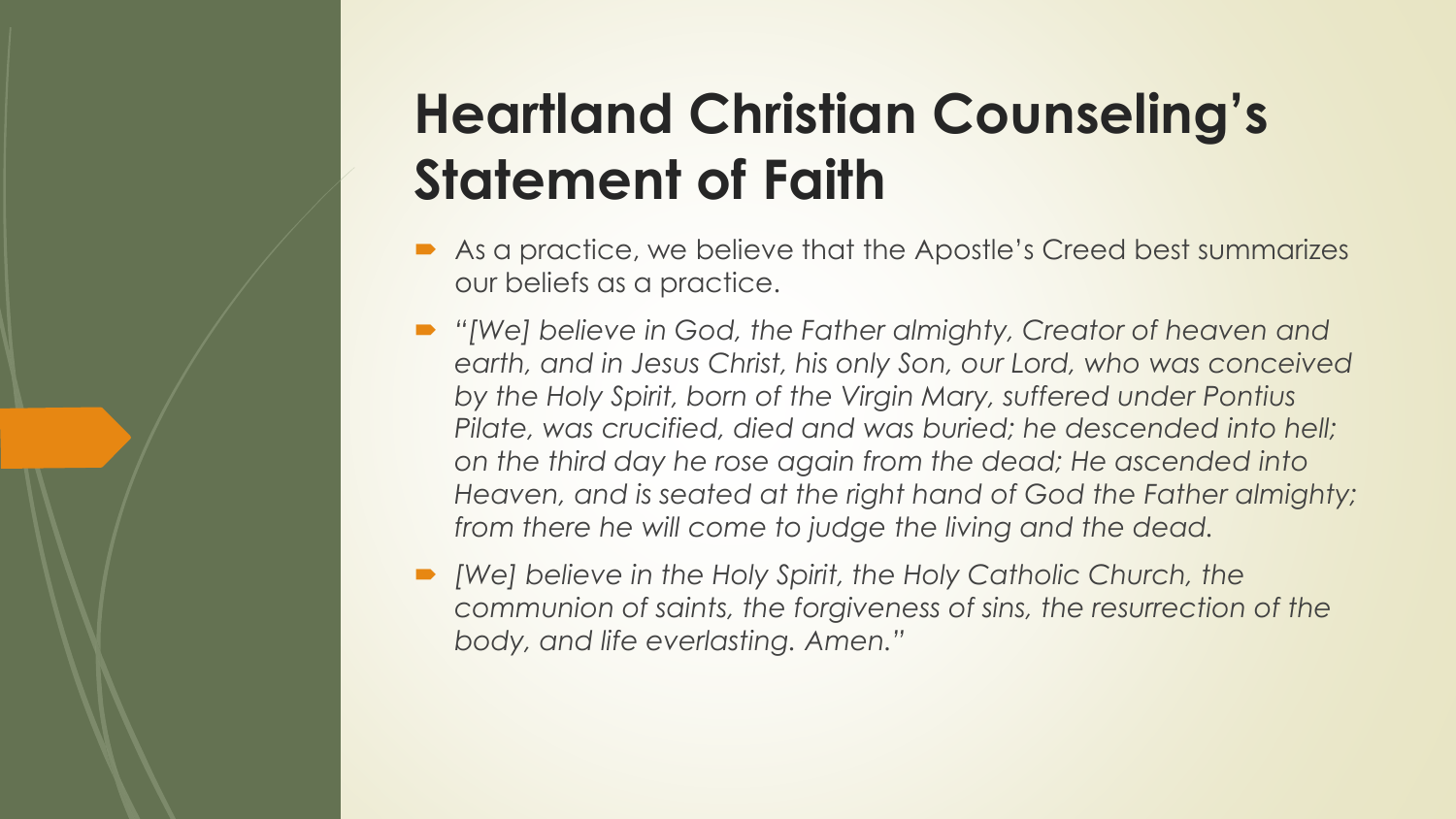### **Heartland Christian Counseling's Statement of Faith (Continued)**

- Central Beliefs to Our Christian Practice include the *belief that:*
	- *God has revealed His plan and purpose for man through the Scripture – Matthew 28:16-20*
	- *Jesus Christ (The Incarnate Revelation of God) is solely responsible for our Salvation through His death, burial and resurrection – Acts 4:11 -12*
	- *It is the Grace of God that initiates redemption from sin and pursues all men to repent and believe – Ephesians 2:8-9*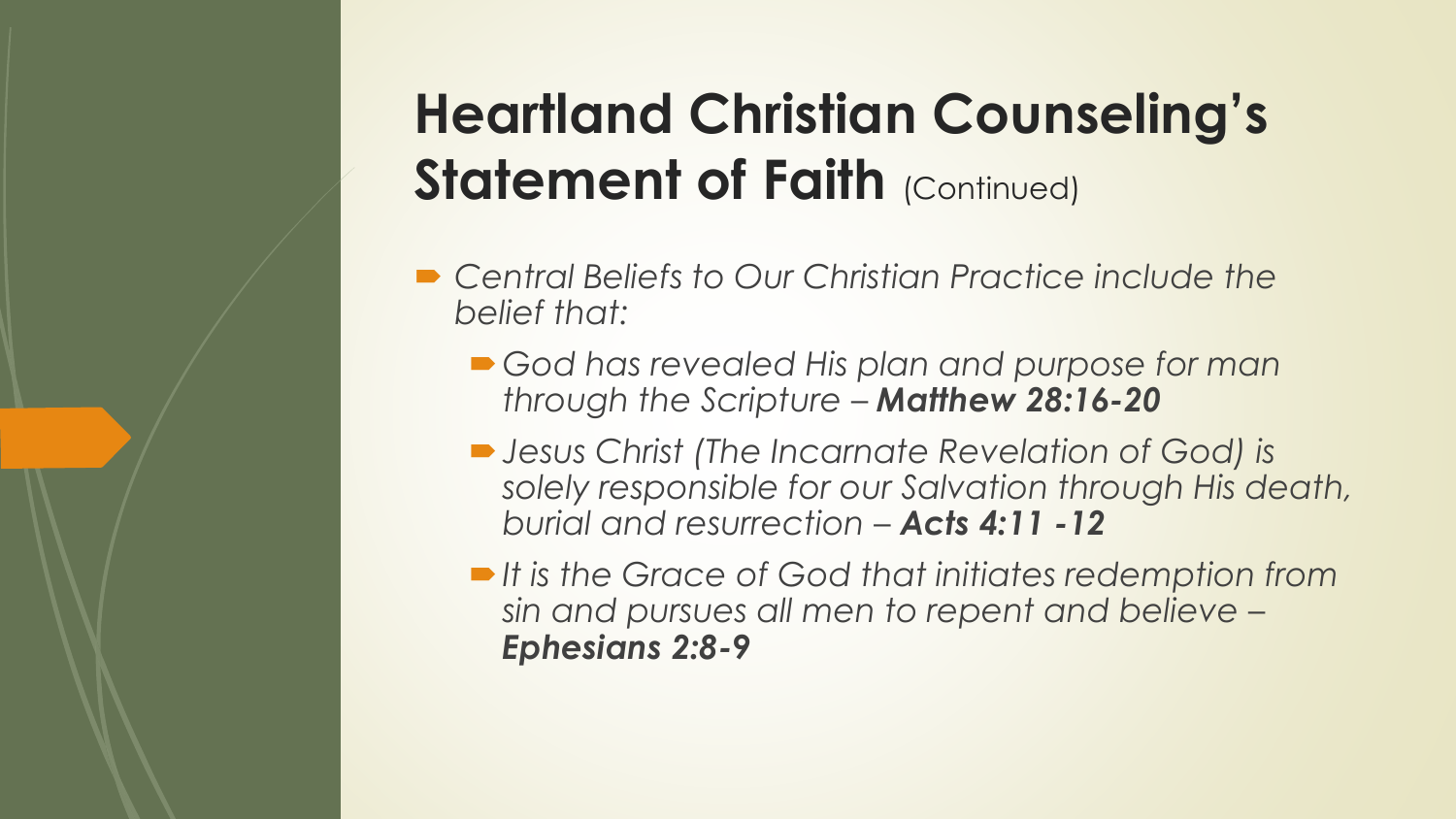### **Heartland Christian Counseling's Statement of Faith (Continued)**

- *Man's response of faith in Jesus' completed work allows for Salvation. - Romans 10:9*
- God's plan of Salvation is ultimately for His own *Glory - Romans 9:22 - 24*
- *As we counsel, these spiritual convictions guide our practice in order to "provide excellence in Christ-centered psychological services to our community loved by God."*
	- *This is where the local church plays vital role.*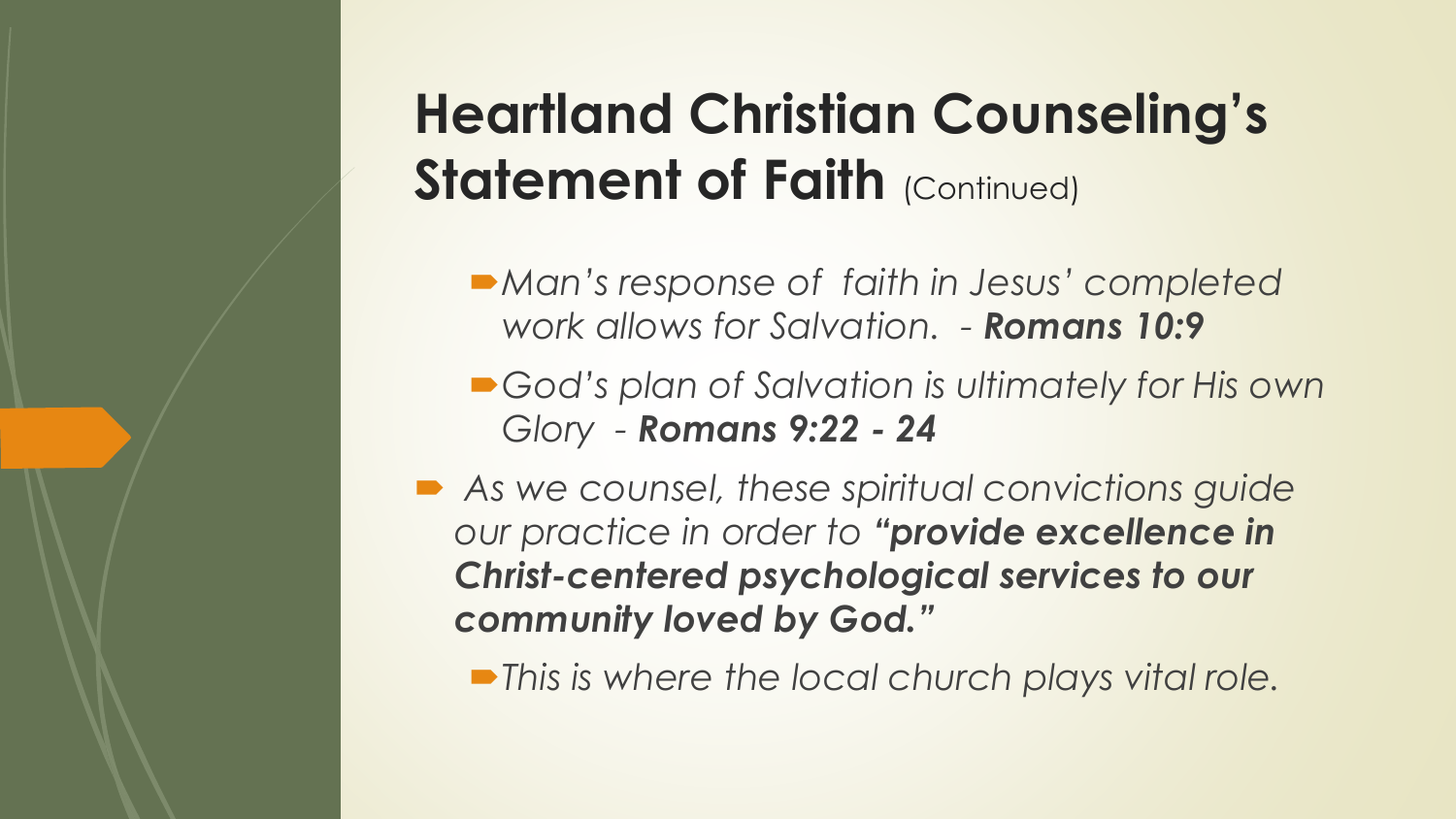#### **Why would my church consider a Church Assistance Program?**

- Your Church Community may encounter an emotional or behavioral crisis that exceeds the training of the church staff.
	- Diagram taken from pg. 8 of Grace for the Afflicted by Matthew S. Stanford
- Opportunity to delegate relational, physical and emotional care for church attendees.
	- Pastors, Elders and Leadership are competent to support their church attendees but sometimes there may be those people within your church who need a substantial amount of ongoing support.

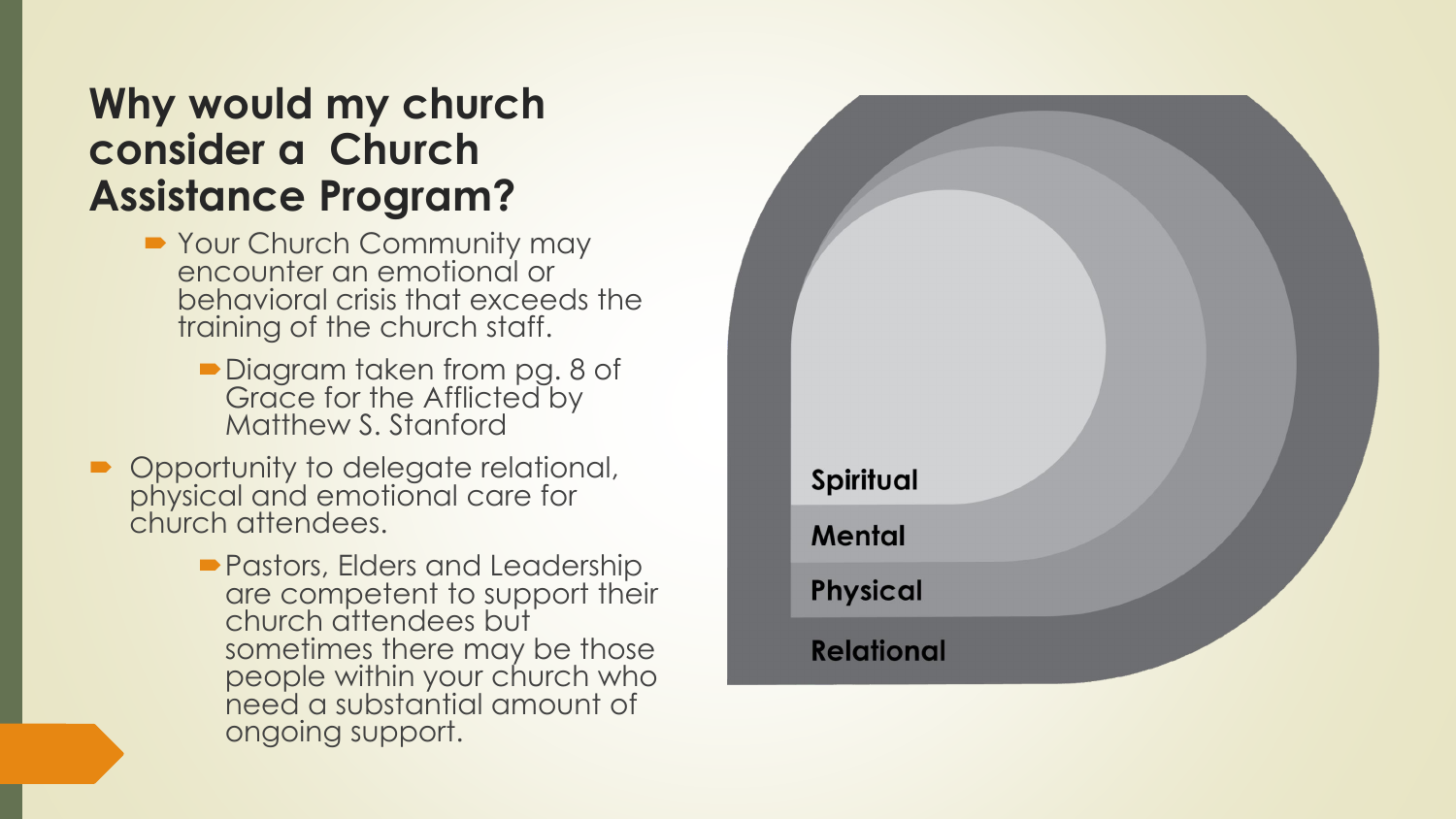Why would **my church consider a Church Assistance Program?**

A Church Community may encounter an issue which compromises its leadership. (Ex – Clergy Abuse or Moral Failure within Leadership)

Emotional Support and Burnout Prevention for Pastors, Leadership or their Families.

Ongoing education for congregation on contemporary issues such as: Vaping, Eating Disorders, Post Partum Depression, Pain Management, Suicide Prevention and Medications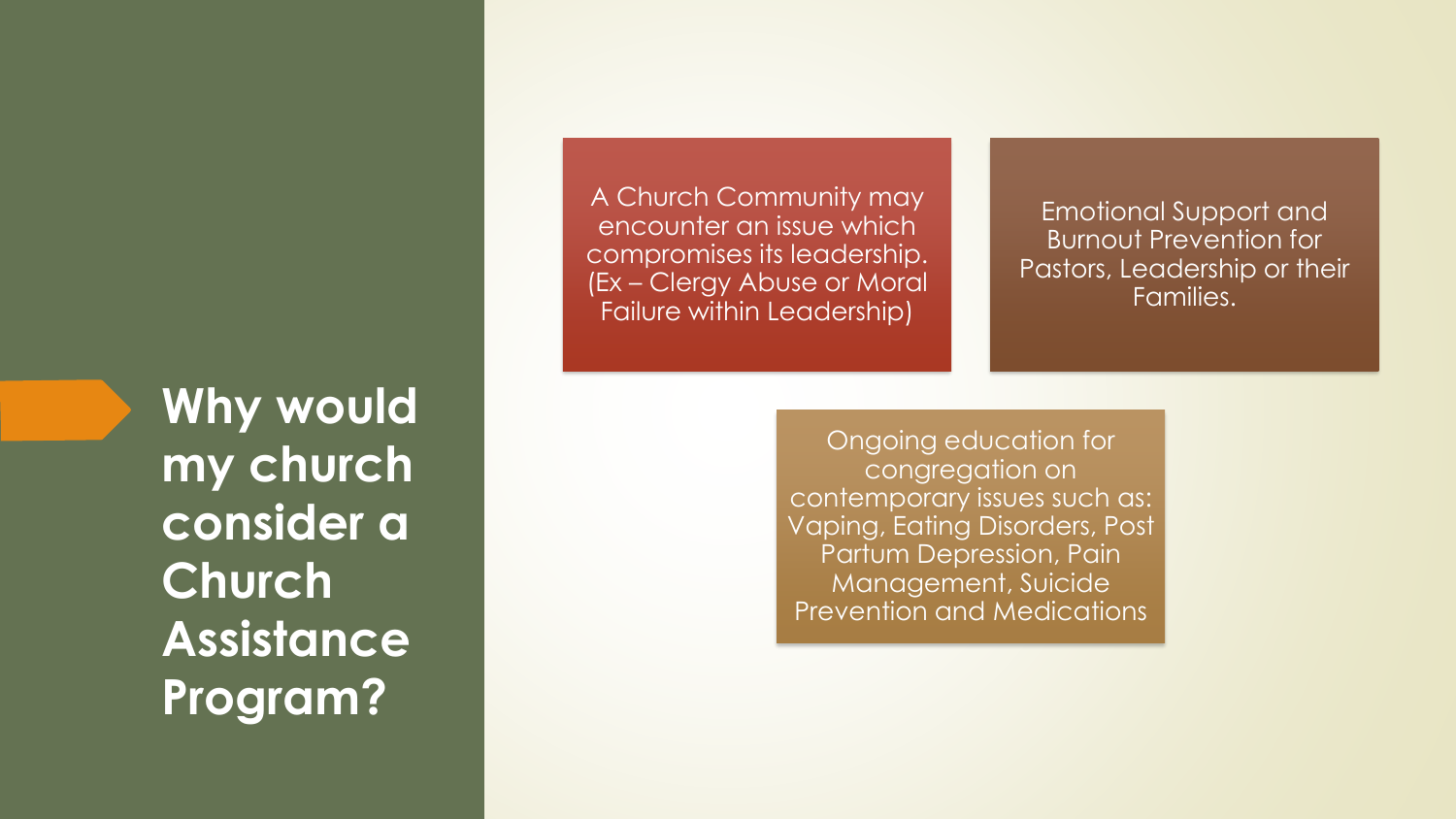### **What is the Church Assistance Program**

- **► CAP** is a membership program that provides the church with psychological services that can be tailored to the needs of the member church's congregation .
- **CAP Mission:** " To Provide excellence in Christ-Centered Psychological Services to our community loved by God."
- An annual membership costs \$1,000.00 for churches with 500 members or less. For churches with 500 members or above, annual cost is \$1,500.00. All treatment services remain confidential.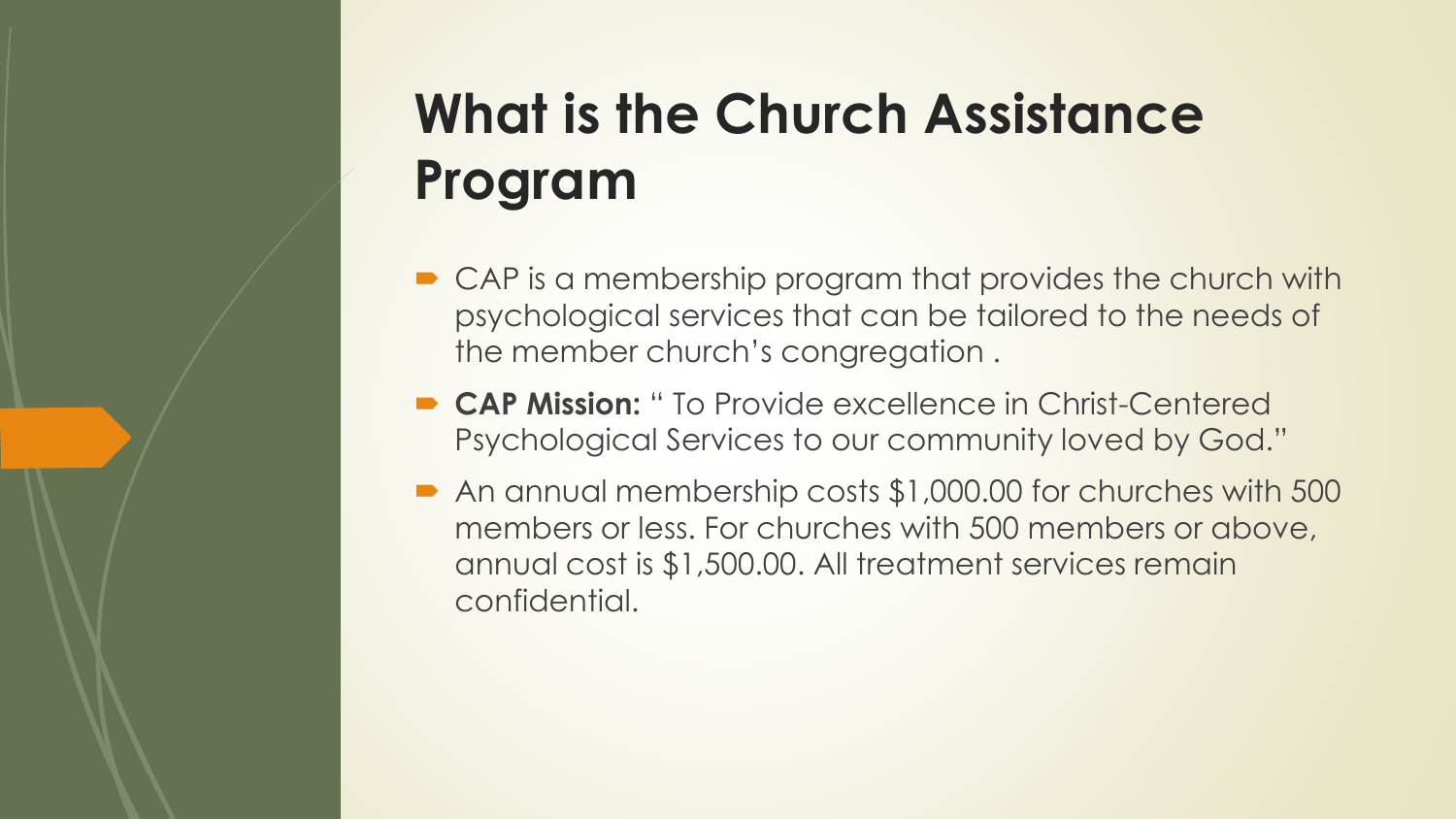**Benefits of Enrolling in the Church Assistance Program**

- **Personal Mental Health Liaison** An HCC clinician assigned to your church to provide consultation to leadership staff in addressing concerns that may arise.
- **Three Professional Presentations/Trainings**  – CAP members can decide the presentation and the audience. Examples include care team training, staff team building, building healthy small groups, understanding mental health basics, etc.
- **Reduced Rates for Staff and/or Congregation** – Premarital Sessions: \$80/hr and Individual/Family/Couple: \$100/Intake, \$80/session (up to 3 sessions)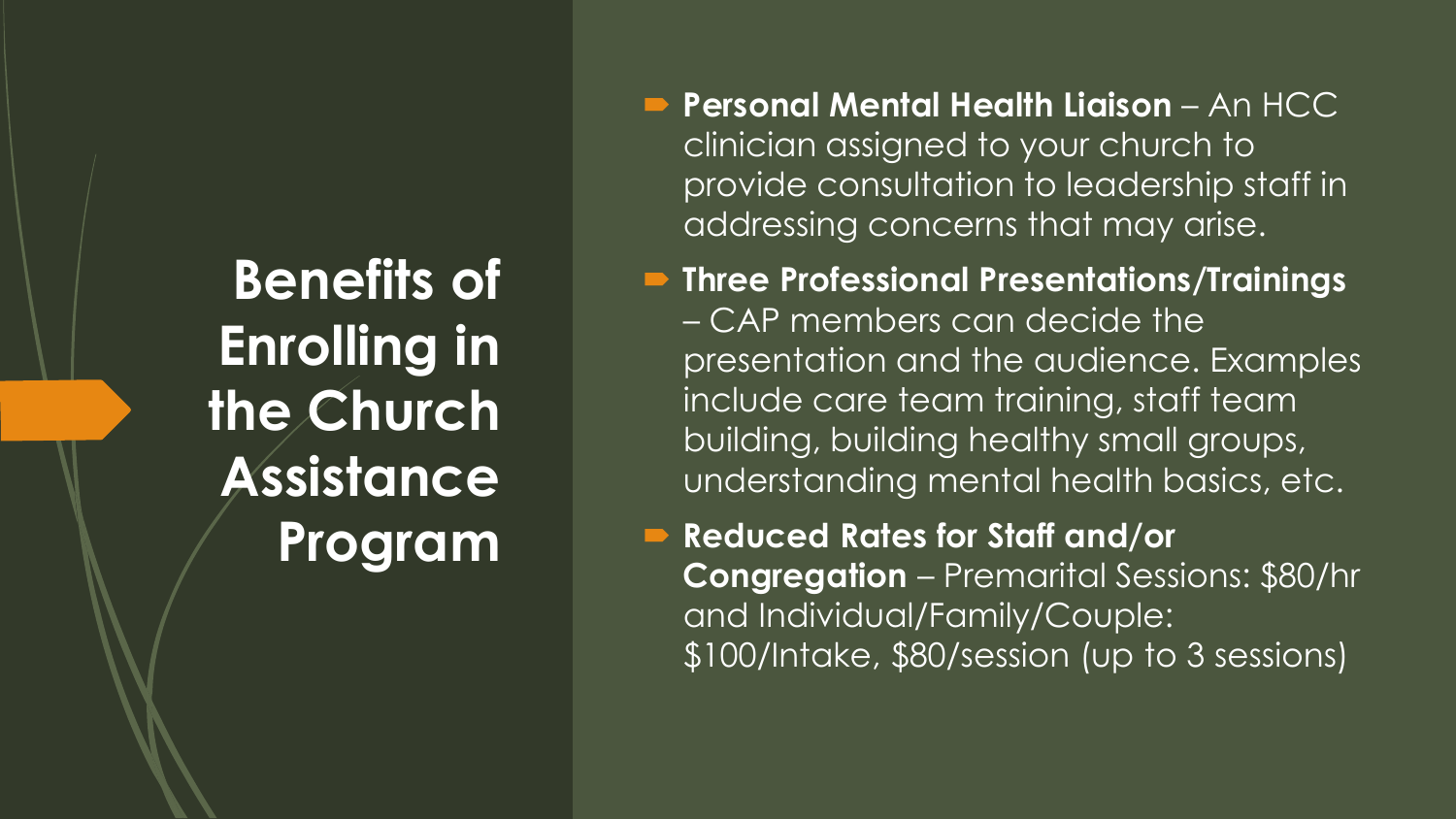Benefits of Enrolling in the Church Assistance Program

- **Referral Information** Members will receive information to guide them in providing resources to the congregation for mental health services including crisis services, substance abuse recovery services, local support groups, etc.
- **D** One Sunday On-site services HCC will provide expertise and staff for a mental health Sunday. CAP members can decide the format. Examples include: A booth with information, a special morning class, a full Sunday service to include worship and a speaker.
- We are looking at going live with the CAP program in September of this year.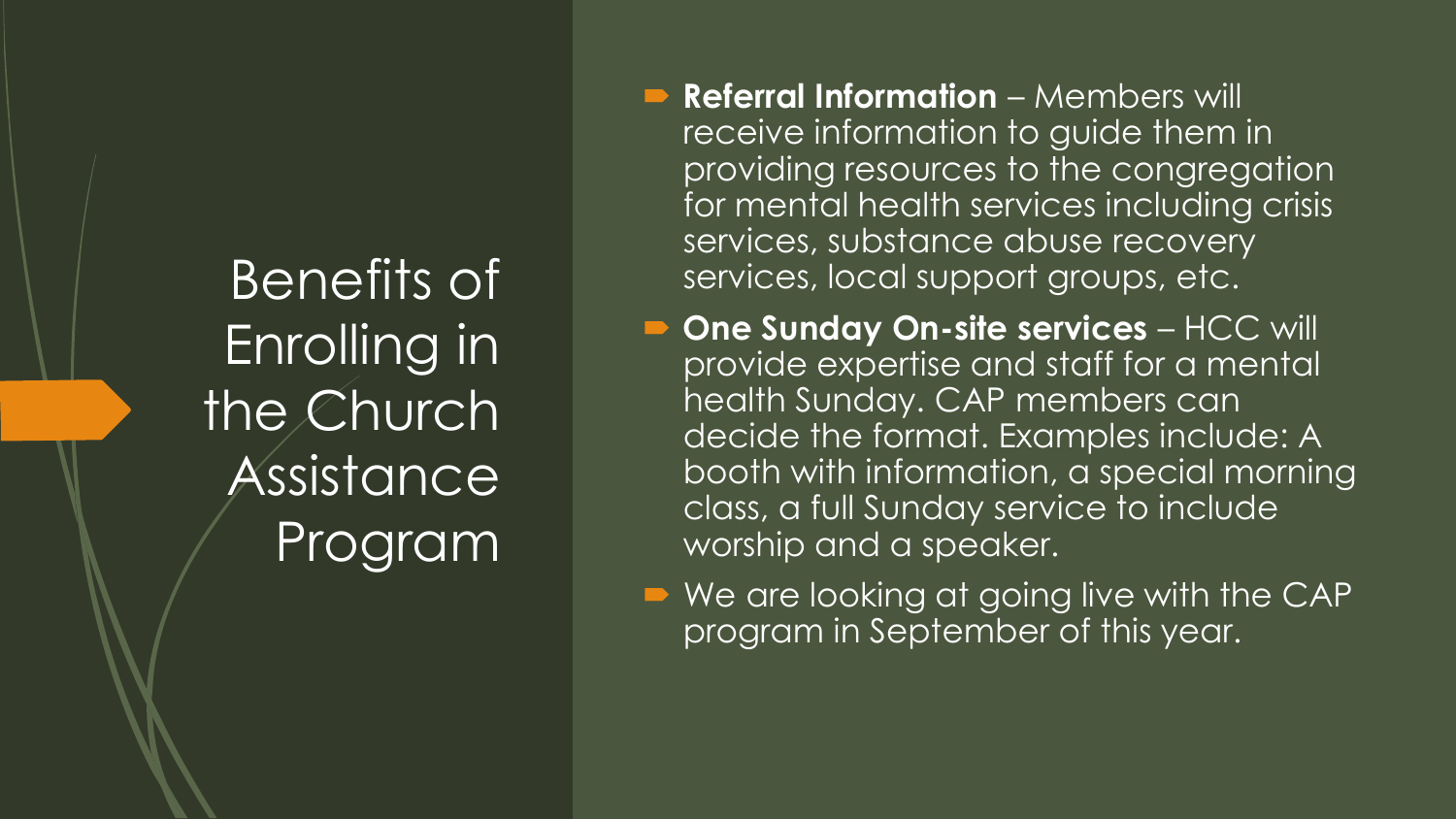

**What can we do in order to improve our Church Assistance Program?**



**What sort of topics would you like to see us present on possibly within the church?**



**Discussion**

**Overall questions about the CAP program are welcome**.